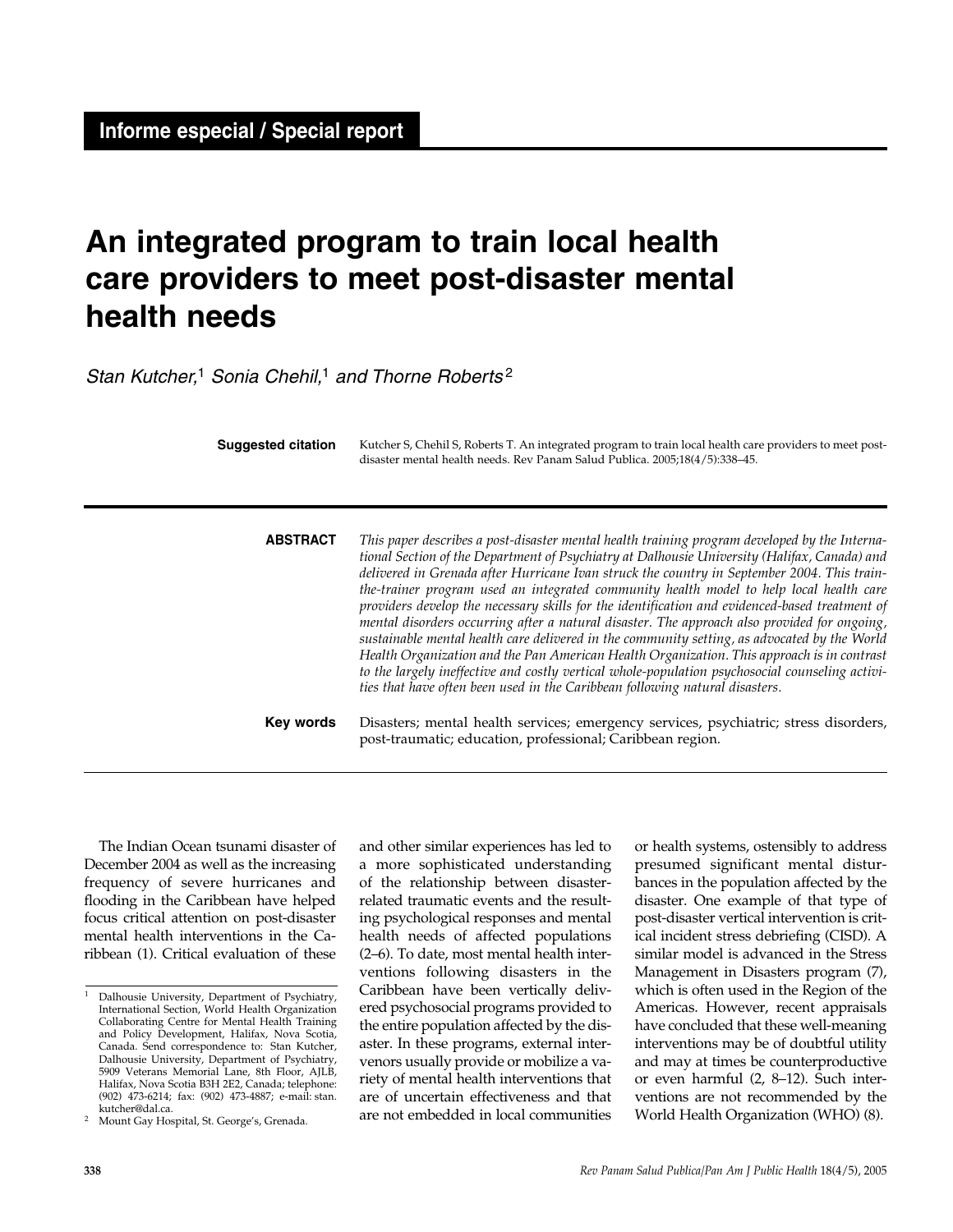Despite this knowledge and understanding, recent events in the Caribbean (such as the aftermath of Hurricane Ivan hitting Grenada in September 2004 and the flooding following heavy rains in Guyana in January 2005) have highlighted the fact that this newer information has not been translated into practice. For example, CISDbased interventions continue to be supported by some governments and enthusiastically promoted by nongovernmental organizations. Although well-meaning, these practices lack substantive evidence of their value. In addition, they are costly, diverting scarce resources away from more substantial needs. Further, these vertical programs generally provide little if any sustainable impact and do not serve to develop local community-based capacity to meet ongoing and future mental health needs. This lack of congruence between new knowledge and existing practice illustrates the need to develop rational, effective, sustainable, integrated interventions that address clearly–defined mental health problems in disasteraffected populations and that concurrently make the best possible use of scarce resources (1–3). This is necessary to ensure both that effective and useful mental health interventions are provided as needed after disasters and that sparse resources do not support activities that may be unnecessary or potentially counterproductive.

Sufficient information now exists to allow for the development of a rational mental health intervention strategy that is not based on the vertical CISD methodologies or other similar mental health interventions applied to entire populations following a disaster. An appropriate post-disaster intervention should address the mental health needs of the population. This should be done not by providing "treatments" to individuals or groups who are experiencing normal, adaptive stress responses, (mental distress) but rather by addressing significant mental disorders that may arise from the event, be present but not identified prior to the event, or be exacerbated by the event. Such interventions should be embedded in the health care system at the community

level, be integrated into health system response capacity, and inform disaster preparedness plans (8, 13).

The aftermath of Hurricane Ivan striking Grenada in September 2004 provides the setting for this case report of the development and pilot of an integrated, community-based mental health response delivered through an existing mental health system, as is recommended by WHO (2, 3, 5, 6). This project was developed and delivered in participation with the Ministry of Health of Grenada and in collaboration with the Pan American Health Organization's Office of Caribbean Program Coordination (PAHO CPC). The project was funded by the Canadian International Development Agency and the Department of Health of the province of Nova Scotia, Canada, and it was created by members of the Division of International Psychiatry in the Department of Psychiatry of Dalhousie University, which is located in the city of Halifax, Nova Scotia. The project was administered through the International Health Office of the Faculty of Medicine of Dalhousie University. This report describes the model, the application of the model, and the preliminary results of the intervention.

#### **THE COUNTRY OF GRENADA AND HURRICANE IVAN**

The country of Grenada consists of a group of islands in the Caribbean Sea located just north of the country of Trinidad and Tobago. The country has an area of some 345 km<sup>2</sup> and a total population of approximately 100 000 people, the vast majority of whom live on the largest island, which is also called Grenada. The second-largest island is Carriacou. The country's annual gross domestic product per capita is about US\$ 5 000, and the poverty rate is estimated to be 32%. Economic activity is primarily based on tourism and agriculture. In the agriculture sector the most important crops are bananas, cocoa, nutmeg, and mace. A tropical volcanic island, Grenada is the location of the largest city in the country, St. George's, which is capital of the

nation and the center of the country's economic activity.

On 7 September 2004 the island of Grenada was struck by Hurricane Ivan, a Category 4 hurricane (Saffir-Simpson Scale), with winds of 220 km/hr. The island sustained substantial destruction, with reports that up to 50% of the homes were demolished and an additional 40% damaged, most with the roof blown off. About 90% of the rain forest sustained significant damage, and the agricultural and tourism industries were also hit hard (14, 15). Assistance for Grenada came from other countries of the Caribbean and other world regions. This assistance was coordinated by Grenada's National Council for Reconstruction and Development.

#### **THE INITIAL MENTAL HEALTH PROGRAM RESPONSE TO HURRICANE IVAN**

Following the hurricane, Grenadian national leaders indicated that mental health issues needed to be addressed immediately. The mental health issues identified as needing intervention were those that were largely the expected, adaptive emotional responses to a significant stressor, that is, the acute stress response (ASR). However, these expected, adaptive responses were characterized as being pathological. For example, in a November 2004 speech, Grenada Prime Minister Keith C. Mitchell said, "Our people need counseling. . . . there will be a cost for the services of counselors who need to help address this widespread sociopsychological damage if we are to secure the recovery of our people." In a speech in December 2004 Mitchell said, "All [Government of Grenada] ministries have identified the need to address the psychological trauma being expressed throughout the country. It is clear that psychological trauma is negatively affecting productivity."

A variety of agencies and psychosocial counseling "experts" provided advice on how to develop and deliver post-disaster mental health interventions. Most of the suggestions were for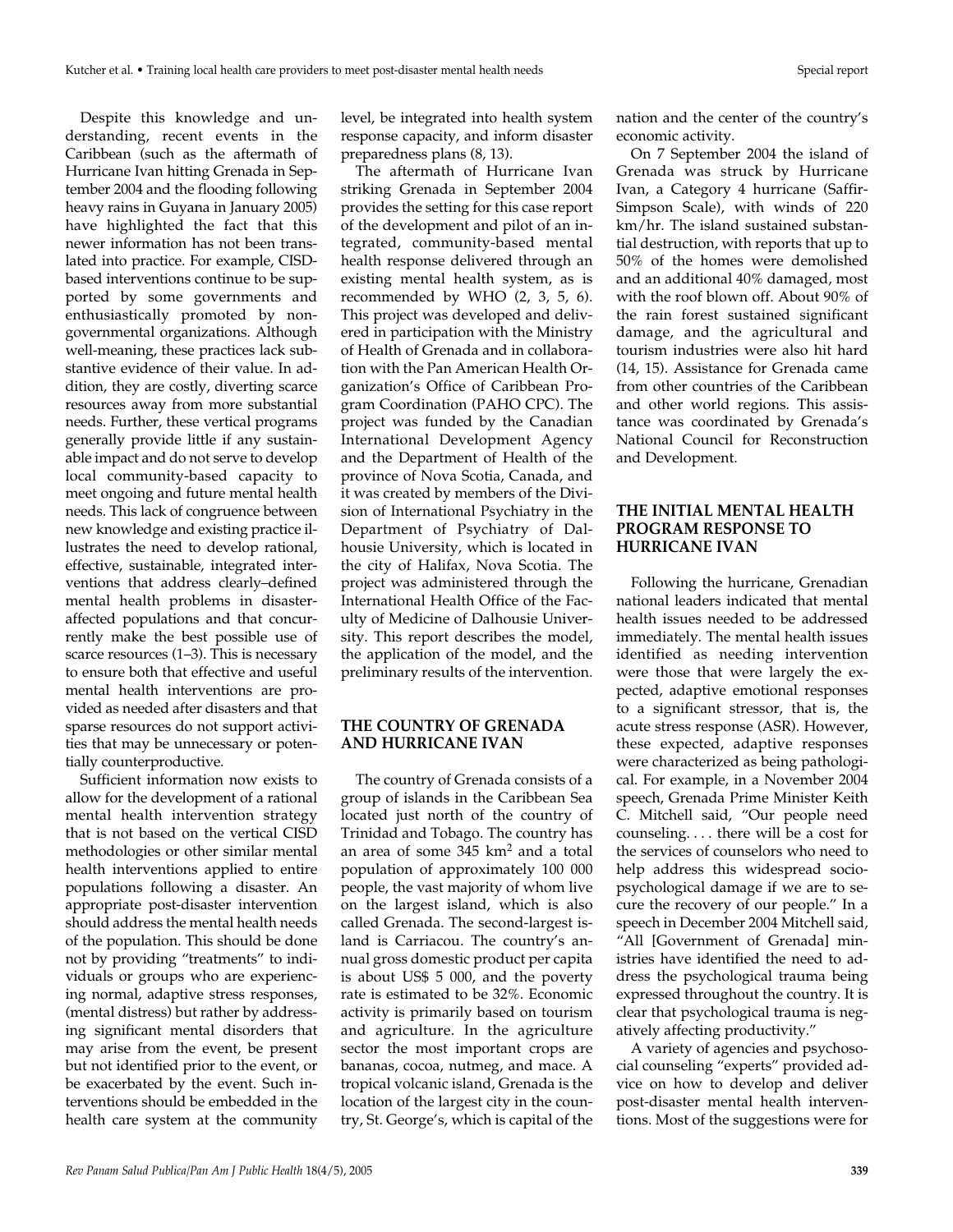vertically delivered posttraumatic psychosocial counseling directed at the entire population.

Accordingly, a vertical, wholepopulation psychosocial counseling model, the "National Wellness Program," was developed and implemented by the Grenada Ministry of Social Development. Delivered in parallel to existing health care services, the National Wellness Program was created with input from various international assistance organizations and local groups. It relied on hastily trained volunteers for whom no effectiveness, reliability, or safety data had been established. The intervention was described as a "psychosocial recovery program that renders critical incident stress debriefing, psychoanalysis, psychotherapy, medical prescription, and counseling services to Grenadians to assist them in dealing with the psychosocial effects of Hurricane Ivan."

During this general period, some media reports stressed the psychopathologies that could be expected from the impact of the hurricane. A news piece by the British Broadcasting Corporation quoted a Grenadian physician as saying that Hurricane Ivan "resulted in increased depression, anxiety, and post-traumatic stress disorder," even though no data were available to support such an assertion. There were even some sensational misrepresentations of the effect of posttraumatic stress disorder (PTSD). For example, one publication reported in mid-October that PTSD caused people to die.

## **A DIFFERENT MODEL**

After consultations with the mental health coordinator at PAHO CPC, the Ministry of Health of Grenada chose to try to address PTSD and other significant mental health dysfunctions through a different model. This model used a train-the-trainers approach in order to embed sustainable clinical capacity needed to identify and appropriately treat individuals suffering from mental disorders in the posthurricane period within the health

care system at the community level. This capacity also had the added value of building continued mental health expertise within the health care system that could be used to address mental health problems on an ongoing basis.

A mental health trainers group for Grenada, made up of a multidisciplinary group of four Grenadian mental health professionals, was selected by the Ministry of Health of Grenada. The trainers group included two psychiatric general physicians, a mental health nurse, and a mental health social worker. All four were employed in the mental health services of Grenada and were attached to the Mount Gay Hospital, which is the national psychiatric hospital of Grenada and is located in St. George's.

A training team of two members of the International Psychiatry Section of the Dalhousie University Department of Psychiatry (SK and SC) created and developed the initial training program. The program was designed to teach community health workers how to identify and treat PTSD and other common mental disorders, including depression and anxiety. Following their training in this program, the four-person Grenadian training team was in turn to train up to 70 nurses and primary care physicians working in the Mount Gay Hospital and community health clinics throughout the country. In this manner, the mental health competencies needed to address a variety of significant mental health needs in the population after Hurricane Ivan would be developed at both the specialty level (Mount Gay Hospital) and the community level (community health clinics).

In addition, posters providing information for the general public regarding post-disaster mental health issues and how to access assistance in their community was prepared by the Dalhousie trainers (with input from the Grenadian training team), for distribution by each community health center. This community information distribution, however, was to occur only after a health professional from the community clinic had received the training and developed the competencies needed to provide appropriate mental health interventions for local residents. In this manner, the health system's capacity to respond to mental disorders in the community was linked to mental health promotional activities so as to ensure availability of competent human resources when cases were identified.

The Government of Grenada agreed to acquire and make readily available through usual distribution channels the serotonin–specific reuptake inhibitor (SSRI) fluoxetine for the treatment of PTSD and other mental disorders for which an SSRI is indicated. Fluoxetine, which had not previously been available on the Grenada formulary, is an effective medication for treating PTSD. It is also effective for the treatment of various other anxiety disorders and depression that occur from causes other than a hurricane. In this manner, an effective, evidencebased, sustainable pharmacologic treatment was made available for the population, and the health professionals at both the specialty hospital and in the community were trained in its proper use.

## **THE TRAINING PROGRAM**

The training program for Grenada consisted of three components: (1) teaching materials, (2) training of the Grenadian trainers by the Dalhousie team, and (3) monitoring of the Grenadian trainers as they taught some sessions for other Grenadian health professionals. The training of the Grenadian trainers by the Dalhousie team not only included training in the course materials but also training in how to teach effectively. The monitoring component of the training program provided the Dalhousie team with an opportunity to observe the Grenadian trainers in action and to provide feedback to them on how to improve their teaching. Each of these three components was an integral part of the training program.

The teaching materials consisted of a training manual, a slide kit, and a psychological intervention training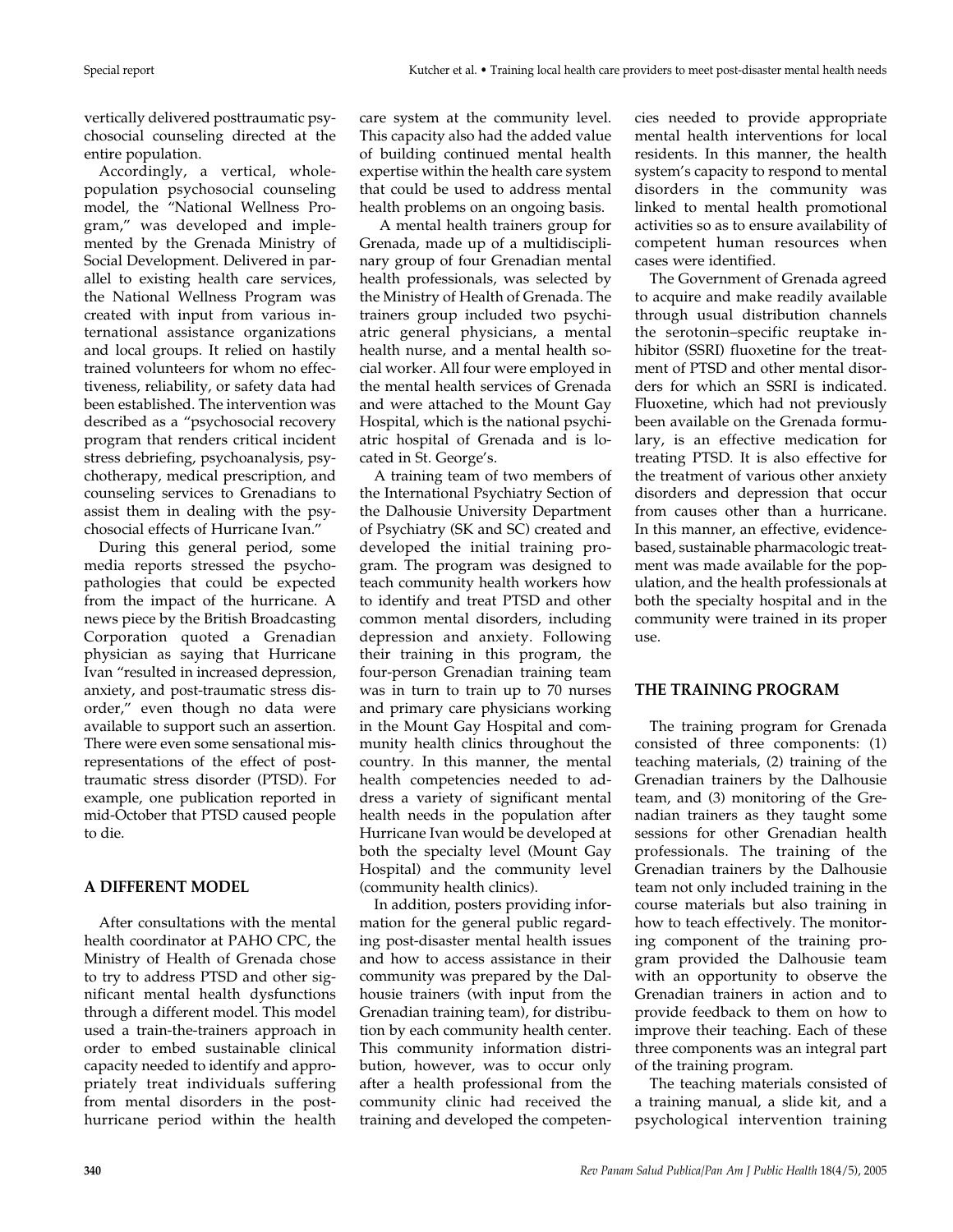workbook based on cognitive therapy. The training manual addressed postdisaster mental health interventions based on the WHO "Mental Health in Emergencies" document (13) and other WHO-recommended postdisaster mental health approaches (2, 6, 8). The manual provided the Grenadian training participants with the knowledge needed to understand the emotional responses to a natural disaster, including the normative, adaptive acute stress response (ASR); the more severe acute stress disorder (ASD); and the often-pathological PTSD. The Grenadian participants also received the knowledge needed to identify and effectively address commonly occurring anxiety and depressive disorders that may arise as a result of a disaster, be uncovered by a disaster, or be exacerbated by a disaster, and thus require mental health care intervention.

The training program also addressed the role of health personnel in post-disaster mental health interventions directed at meeting individual and community needs. In addition, the program provided information that the health professionals could use if they were called upon to provide consultation to the Government of Grenada or other authorities regarding mental health issues for local or national disaster programs.

The Grenada training program was based on the best available scientific evidence (10, 11, 12). It was consistent with the recommendations of the WHO (2, 6, 8, 13) and tailored to the recognition of ASR, ASD, PTSD, and other mental health problems. The program included: (1) community-based and community-driven social interventions as the preferred method of dealing with ASR, (2) cognitive-behavioralbased group and individual psychological interventions and short-term pharmacologic treatments as the preferred method of dealing with ASD, and (3) cognitive-behavioral-based group and individual psychological interventions and pharmacologic interventions for dealing with PTSD and other anxiety and depressive disorders identified following a disaster. A community postdisaster mental health awareness pro-

motion strategy and materials for this activity were provided to course graduates for them to use in their communities after they had completed the training program.

Only evidence-based interventions were taught in the training program, including with a cognitive-behavioralbased intervention consisting of two parts. The first part dealt with basic communication skills and useful therapeutic interventions using cognitivebehavioral principles for treating PTSD and other anxiety and depressive disorders. This first part was taught using a variety of techniques, including selfmodeling, role-playing, and instructor demonstration. The second part was a self-directed workbook designed to allow the health professionals to learn how to conduct individual and group interventions for anxiety and depression based on cognitive-behavioral principles. Specific psychopharmacologic interventions using rational psychopharmacology principles (16) with benzodiazepines and fluoxetine were also taught. These principles included basic pharmacokinetic and pharmacodynamic concepts (such as drugdrug reactions, adverse events, etc.), adverse-event and therapeutic-outcome measurements, and dosing schedules appropriate to the conditions being treated.

The program also included a compendium of clinically useful tools that the health professionals could use in a community setting. These tools made the material that had been taught in the program applicable to the care-providing situation. These tools included both diagnostic and therapeutic-outcomes information. Additionally, a patient assessment/ outcome form was provided to allow for simple record-keeping that could be easily integrated into the ongoing patient record.

Finally, a pretest/posttest was included in the program as a method of evaluating the knowledge acquired by the students in the training program. The test consisted of 50 true/false questions that applied directly to the course content. The test was given to all participants before the training

began and also immediately upon completion of the program.

#### **TRAINING THE GRENADIAN TRAINERS, AND THEIR INITIAL TEACHING SESSIONS**

The four Grenadian trainers had also participated in a mental health teaching program in Grenada earlier in 2004. That earlier program dealt with basic mental health competencies for health professionals. It was taught by the same team of two psychiatrists from Dalhousie University who developed and taught the post-disaster mental health training program following Hurricane Ivan. These four Grenadian professionals (two male and two female) were based at the Mount Gay Hospital, but they also provided consultation and treatment in community clinics around the island of Grenada and on the island of Carriacou.

These four Grenadian professionals underwent three training sessions in October 2004. The first was a one-day event conducted by the senior psychiatrist from Dalhousie University and delivered at the Mount Gay Hospital. The session was designed to address specific post-disaster mental health issues pertinent to the Grenadian trainers, assess their level of knowledge and competencies in post-disaster mental health, and provide initial information about post-disaster mental health issues and evidence-based interventions.

The second session was a three-day event conducted by the two-member Dalhousie team. The session included extensive review of the course materials and practice teaching activities. During portions of this session the Grenadian trainers group was joined by other health professionals and senior staff from the Ministry of Health, who observed parts of the training process.

The third session was a two-day event in which the Grenadian trainers taught a group of 10 Grenadian nurses and doctors, with supervision by both of the Dalhousie trainers. The purpose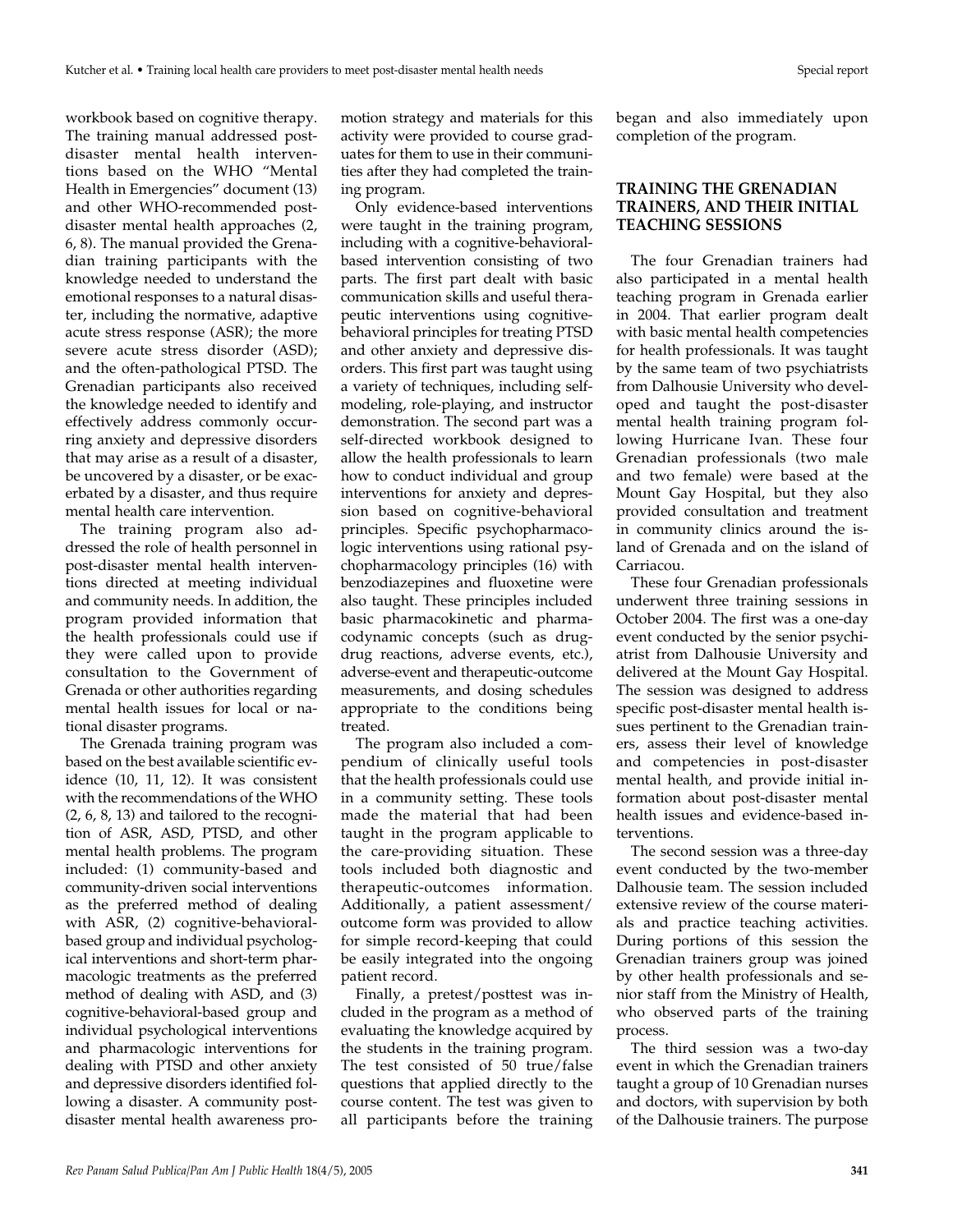was to assess the teaching capabilities of the four Grenadian trainers and to suggest how they could improve their teaching techniques. The overall goal of this final part of the training program was to ensure that the Grenadian training team had acquired the necessary competencies (content and delivery) needed to provide the appropriate training to the Grenadian health professionals working in the community health centers.

The four Grenadian trainers all satisfactorily completed the three stages of the training process. However, the Dalhousie team felt that additional trainer observation in the classroom setting was needed prior to having the four Grenadian trainers do completely independent teaching. As a result, one of the Dalhousie team members (SC) subsequently assisted the Grenadian trainers in two further training sessions in early 2005, with the supervisor providing additional comments on their teaching techniques. During these two additional observed sessions the Grenadian trainers taught the training program to 14 community health center doctors and nurses. This brought to 24 the total number of community health center staff trained by the Grenadian trainers under observed conditions.

#### **PARTICIPANTS' EVALUATION OF THE GRENADIANS' FIRST TEACHING SESSION**

The first classroom training conducted by the Grenada team occurred over a two-day period in November 2004, under the supervision of the Dalhousie team. Ten health care professionals received the training: 2 mental health nurses, 6 community nurses, and 2 physicians. In their evaluation, the students gave generally high scores to various features of the training session (Table 1).

All 10 participants reported that the course helped them improve their knowledge of post-disaster emotional responses and mental health issues as well as their understanding of PTSD and its treatment. Additionally, all the participants thought that the

**TABLE 1. Evaluation of the initial training session conducted by the Grenadian training team for 10 Grenadian health professionals, November 2004**

| Item evaluated                             | Average score<br>(0 to 6 possible) |
|--------------------------------------------|------------------------------------|
| Grenadian trainers                         | 4.0                                |
| Teaching techniques                        | 5.3                                |
| Teaching slides                            | 5.7                                |
| Written materials (manual)                 | 5.3                                |
| Evaluation (pretest and posttest)          | 5.4                                |
| Clinical tools                             | 5.3                                |
| Time (sufficient for training in program)  | 4.0                                |
| Training facility                          | 4.7                                |
| Overall satisfaction with training program | 5.6                                |

course would help them to provide mental health care to patients who had a variety of mental health problems, and all reported that they would recommend this program to other health professionals.

The pretest and the posttest of postdisaster mental health knowledge showed substantial improvements among this initial group of 10 Grenadian health professionals. The average pretest score was 60%, and the average posttest score was 84%.

#### **ADDITIONAL SESSIONS TAUGHT BY THE GRENADIAN TRAINERS**

Besides training 70 Grenadian health care professionals, the training program had an additional target of ensuring that at least one health care professional from each of the community health centers in Grenada and Carriacou would participate in this program. The Ministry of Health promoted the program and provided leave time for the health professionals to be trained. The four Grenadian trainers worked in teams of two, with each team including a physician.

By the completion of all of the scheduled training sessions, the Grenada team did train a total of 70 health care professionals (including the 24 who were trained in the sessions observed by the Dalhousie team). Each training session took place in St. George's and consisted of two days of eight hours per day. All the participants completed the entire two-day training.

Pretest and posttest data were available for 64 of the participants (52 nurses and 12 physicians). Overall, the pretest scores averaged 66%, and the posttest scores averaged 79%. Nurses' scores changed from a pretest average of 62% to a posttest average of 75%. Physicians' scores improved from a pretest average of 73% to a posttest average of 82%. The evaluations of the quality of the training sessions were essentially similar to those obtained in the first training session, whose evaluation was described above.

Every community health clinic had at least one health professional trained. Once each community health center had a health professional available to identify and treat post-disaster mental health disorders, the center began making available to local community members promotional materials regarding the identification of these disorders.

## **DISCUSSION**

This pilot of a novel post-disaster mental health program in Grenada demonstrated the feasibility of conducting a training program in mental health competencies useful in postdisaster mental health interventions for community-based health care pro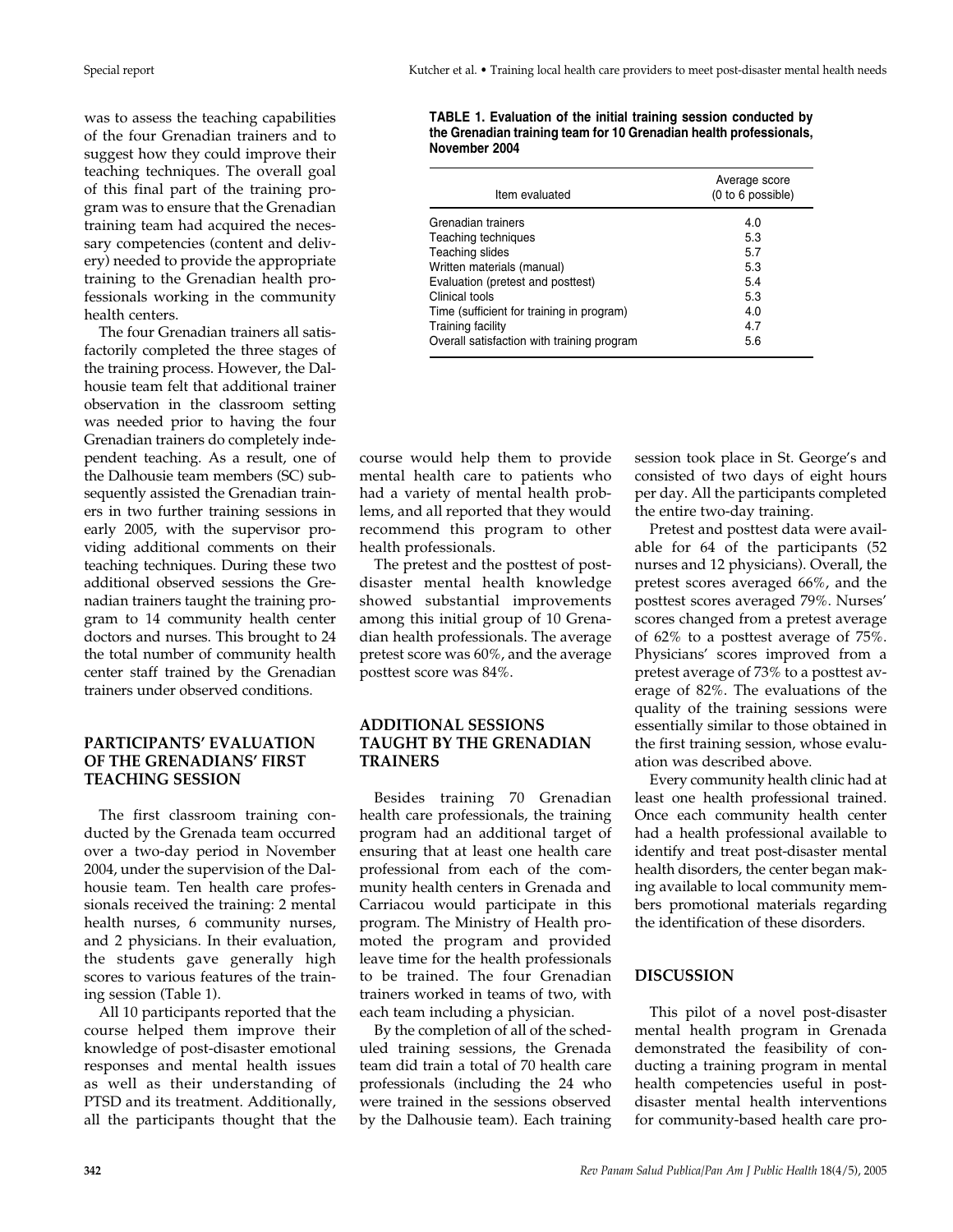fessionals, using a train-the-trainers model. Although data are not yet available regarding the clinical impact of this program, the available information shows that the program can be delivered effectively using this model, and that this intervention is associated with substantial improvements in the knowledge of the participants. It also demonstrates that in small countries, such as most of those in the Caribbean, it is possible to provide training to health care professionals in every community within a short period of time, using local educators and at a reasonable cost. The total program budget for Grenada was approximately US\$ 70 000, primarily for travel, per diem, printing, site rent and food, and program development fees. In-kind contributions from Dalhousie University helped offset some of the consultant costs, and the Ministry of Health of Grenada covered the salary time of the health professionals who were trained, and also provided fluoxetine for everyday clinical use.

One of the lessons learned from the training of the four Grenadian trainers was that a substantial effort was needed to ensure that these trainers both understood the course material and had sufficient teaching skills to be able to train other health professionals. Training the trainers took longer than had been originally planned, but without the extra attention to both the technical content of the classroom sessions and teaching competencies, it is doubtful that the trainers would have been as successful as they were. While rarely discussed in reports regarding train-the-trainers programs in mental health, this is an essential issue. If the trainers are not able to teach effectively, then any program, regardless of its content or educational clarity, is unlikely to produce the hoped-for results.

This training program piloted in Grenada is substantially different from most other post-disaster mental health intervention activities that have been suggested for use in the Caribbean (7, 17). First, this program provides for an integrated approach to mental health problems that arise after a disaster, with the competencies to deal with

individual and community mental health needs being embedded in local health care providers. As a result, externally supported vertical mental health post-disaster interventions are not needed. Local health providers who have been trained in the appropriate mental health competencies can be expected to appropriately address mental health needs concurrently with all other health needs, and they can do that in conjunction with ongoing community social interventions and in collaboration with community leaders. Thus, consistent with current WHO recommendations (2, 8, 12), this pilot program addresses disaster mitigation as well as post-disaster response by enhancing the capacity of the health care system to provide mental health services, whenever those services are needed.

Second, this program does not advocate whole-population vertical psychosocial interventions as the preferred method of addressing postdisaster mental health needs. Such programs, often based on CISD models (for example, the Stress Management in Disasters program currently advocated for the Caribbean) target normal, adaptive acute stress responses, and they waste scarce resources that could be applied to other needs. That is because individuals and populations do not need imposed psychosocial interventions to deal with a normal postdisaster stress response (2, 3, 6, 8, 12, 13, 18). What is needed in those situations are social interventions designed to assist individuals and communities in dealing with immediate concerns relating to shelter (adequate housing), security (of persons, families, and the community), and safety (safe food and water supplies and infectious disease control). Also helpful in dealing with the acute stress response are social reconstruction and focusing on "getting things back to normal" by engaging in political, social, and economic activities; secular and religious institutional rituals; and the usual daily activities of work and school (2, 3, 8, 10, 12, 13, 18–21).

Following a natural disaster, small numbers of individuals may experi-

ence an acute stress disorder or posttraumatic stress disorder, and these people may require expert mental health interventions. Vertical psychosocial counseling programs provided by hastily "trained" volunteers or "professional" post-disaster counselors using unvalidated psychological approaches for whole populations cannot properly provide effective, safe, efficient interventions. However, the appropriate evidence-based interventions can be provided by communitybased health professionals who, when properly trained, can address ASD and PTSD problems as well as other mental health disorders that arise or are identified following a natural disaster (8, 10, 12, 13).

The Grenada experience clearly demonstrates the need to assist political leaders and helping organizations in understanding four important issues that will shape the development and delivery of post-disaster mental health interventions. First, there is an expected, natural, adaptive acute stress response that will affect almost every person who experiences a disaster. Vertical psychosocial counseling programs provided to whole populations are not needed, are potentially harmful, and use resources that could be more effectively deployed elsewhere. Second, a relatively small number of individuals will develop a shortterm disaster-related stress mental health problem (the acute stress disorder). These individuals can be most economically identified and treated by local, community-based health care services. Third, a small number of individuals may develop PTSD, with significant functional impairment, as a result of the disaster. They will require appropriate evidence-based mental health treatments, which are best delivered by their community health providers. Fourth, a number of individuals will have preexisting mental health problems either exacerbated by or identified because of the disaster. They are best treated by competent health professionals within the communities in which they reside.

Vertical, whole-population psychosocial interventions based on CISD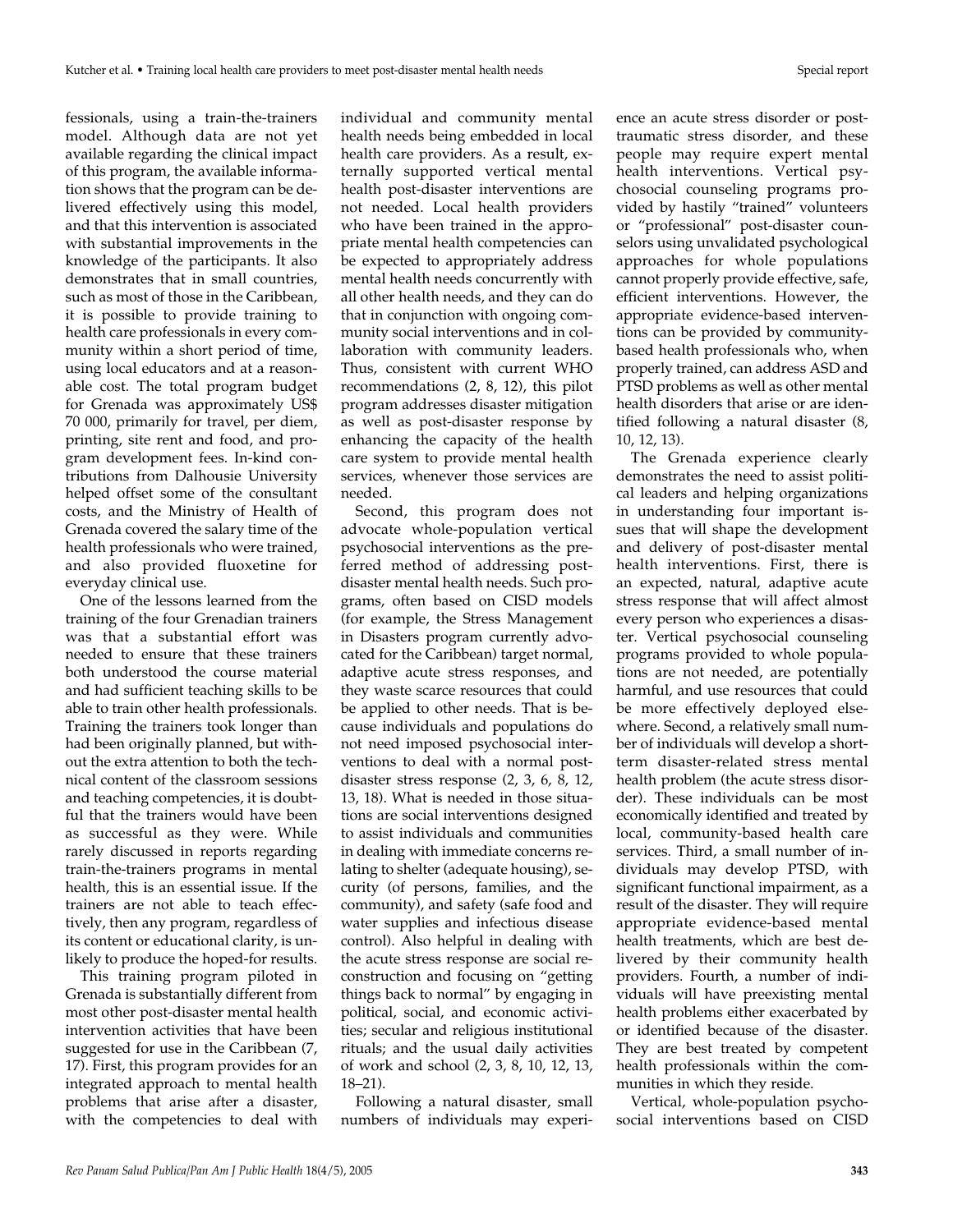theory, such as the National Wellness Program in Grenada, are not necessary to address ASR. ASR will usually subside on its own as long as the needed social interventions, such as shelter, security, and safety, are put into place. In Grenada the focus on ASR arguably led to unnecessary cost and effort in a country that was struggling to rebuild itself following Hurricane Ivan. That focus also likely took funding and effort away from potentially more useful interventions that might have been more effectively applied in addressing the reconstruction needs of the country.

A feasible and arguably more useful mental health alternative such as our training program may be more appropriate, both in the post-disaster phase and in the ongoing provision of health care. Teaching communitybased health care providers a variety of useful, effective psychological and pharmacologic mental health interventions will allow them to provide these as they are needed locally following a natural disaster. Health care professionals can continue to use these interventions to provide mental health care to individuals, especially those with anxiety or depressive disorders, on an ongoing basis. This increases the

ability of the health care system to meet the mental health needs of the population, but without huge investments in additional infrastructure. Furthermore, it allows for the distribution of mental health services in the community, outside of the large mental hospitals that have traditionally been the preferred route for delivering mental health services in the Caribbean. This program and others like it may help Caribbean countries in addressing mental health reform by advancing community-based mental health services and decreasing reliance on stand-alone mental hospitals. This step has been advocated by WHO in the 2001 *World Health Report*, by PAHO in the 1990 Declaration of Caracas, and in the United Nations General Assembly Resolution 46/119 of 1991.

Further indications of the value of our training program in Grenada will come with data collection that was supposed to be conducted in September and October of 2005, that is, approximately six months after the last training session. This research will allow for evaluation of the clinical application of the training, as indicated by chart reviews and health provider focus groups conducted in the community health care centers. This will

also provide a gauge of the sustainability of the mental health competencies that have been taught to community health care providers. However, the real litmus test for the program will come the next time that a natural disaster strikes Grenada. In the meantime, there is also a need for a critical review of the highly popular vertical post-disaster psychosocial interventions based on CISD principles. The value of these interventions should be compared with the value of this training program in Grenada. Ideally, this assessment could be conducted as part of a disaster preparedness/disaster mitigation plan that would be put into place by either individual countries or Caribbean-region authorities prior to next year's hurricane season.

**Acknowledgements**. Our thanks go to Hope Beanlands (International Health Office, Dalhousie University), Glenda Maynard (PAHO CPC), and the Ministry of Health of Grenada, for project support; Linda Ford for manuscript assistance; and the Canadian International Development Agency and the Department of Health of the province of Nova Scotia for project funding.

- 1. Kutcher S, Chehil S. Post natural disaster mental health difficulties: myths and realities of importance for the Caribbean Region.
- Caribb Med J. 2005;67:1:14–7. 2. Van Ommeren M, Saxena S, Saraceno B. Mental and social health during and after acute emergencies: emerging consensus? Bull World Health Organ. 2005;83:71–4.
- 3. Silove D. The best immediate therapy for acute stress is social. Bull World Health Organ. 2005;83:75–6.
- 4. Summerfield D. What exactly is emergency or disaster "mental health"? Bull World Health Organ. 2005;83:76–7.
- 5. Sondorp E, Bornemisza O. Public health, emergencies and the humanitarian impulse. Bull World Health Organ. 2005;83:163.
- 6. World Health Organization, Department of Mental Health and Substance Abuse. Singlesession psychological debriefing: not recom-

mended [Web page]. Available from: http:// www.who.int/mental\_health/prevention/m nhemergencies/en/print.html. Accessed 12 July 2005.

**REFERENCES**

- 7. Bryce C. Stress management in disasters. Washington, D.C.: Pan American Health Organization; 2001.
- 8. World Health Organization, Department of Mental Health and Substance Abuse. Briefing note on psychosocial/mental health assistance to the tsunami-affected region [Web page]. Available from: http://www.who.int/ mental\_health/resources/briefing\_note\_on tsunami\_affected\_region.pdf. Accessed 12 July 2005.
- 9. Van Emmerik E. Single session debriefing after psychological trauma: a meta-analysis. Lancet. 2002;360:766–71.
- 10. Rose M, Bisson J, Churchill R, Wessely S. Psychological debriefing for preventing post

traumatic stress disorder (PTSD). Cochrane Database Syst Rev. 2005;3.

- 11. United States, National Institute of Mental Health. Mental health and mass violence: evidence-based early psychological interventions for victims/survivors of mass violence: a workshop to reach consensus on best practices. Washington, D.C.: Government Printing Office; 2002. (National Institutes of Health Publication No. 02-5138).
- 12. Young B, Ford J, Watson P. Helping survivors in the wake of disaster: a National Center for PTSD fact sheet [Web page]. Available from: http://www.ncptsd.va.gov/facts/disasters/ fs\_helping\_survivors.html. Accessed 12 July 2005.
- 13. World Health Organization, Department of Mental Health and Substance Dependence. Mental health in emergencies. Geneva: WHO; 2003.